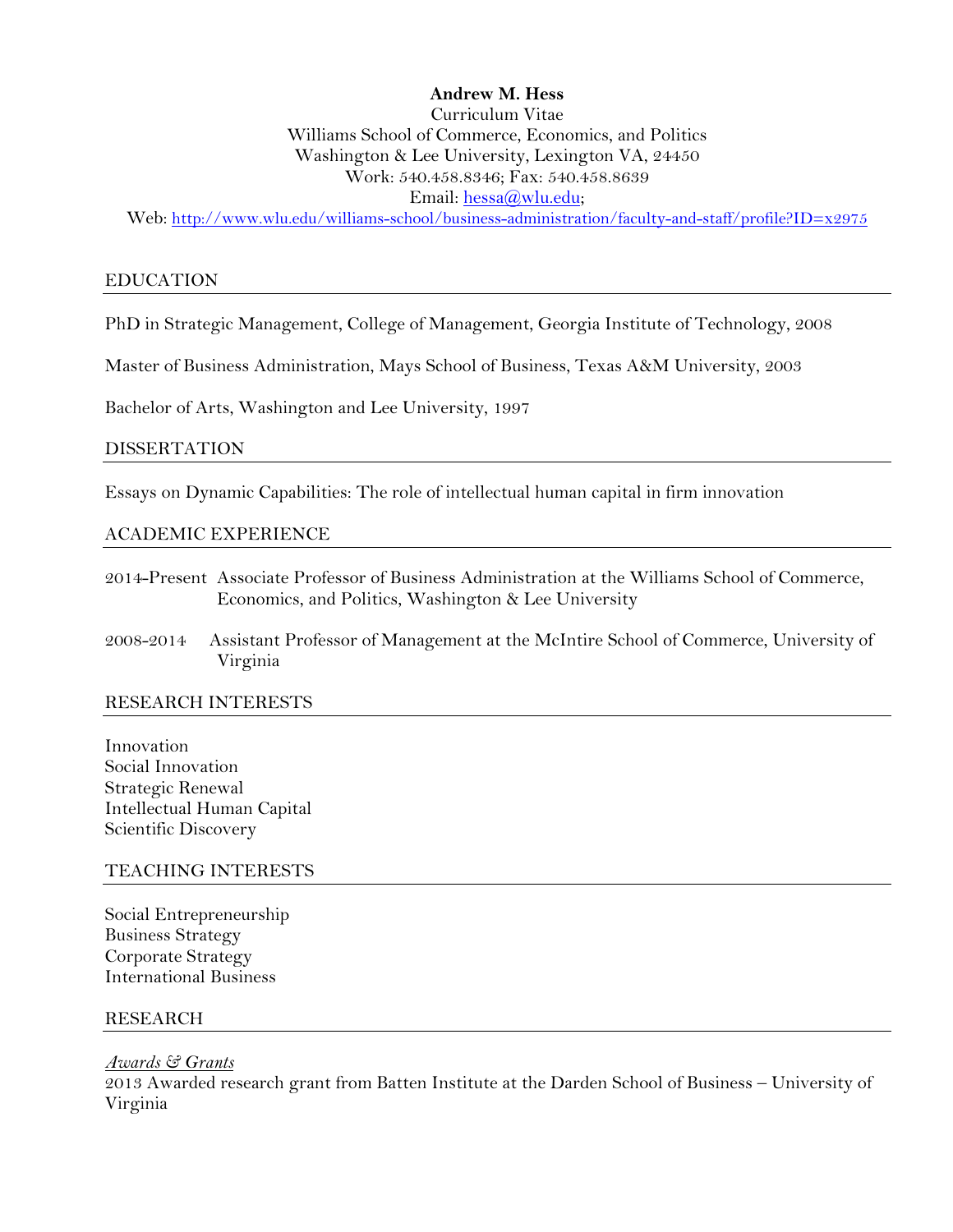2011 Awarded research grant from Batten Institute at the Darden School of Business – University of Virginia

2010 Awarded research grant from Batten Institute at the Darden School of Business – University of Virginia

2008 Alfred P. Sloan Foundation's Industry Studies Best Paper Prize

2008 Israel Strategy Conference Best Paper Prize

2007 Ewing Marion Kauffman Foundation Entrepreneurship Dissertation Fellowship

2007 Georgia Tech College of Management Graduate Student Instructor of the Year

### *Publications*

- Hess M., Hess A.M. (*2019*) The Consequences of Accounting Failure for Innovation: A Multi-Level Analysis. **Accounting Horizons**.
- Hess A.M. (2018) "Falling Awake: Does Desperation lead to Opportunity?" **International Journal of Innovation Management**: 1850001.
- Hess, M., Hess A.M (2016) "Stakeholder-Driven Strategic Renewal" with Megan F. Hess **International Business Research**, 9(3): http://dx.doi.org/10.5539/ibr.v9n3p53
- Bateman, T., Hess, A.M. (2015) Different Personal Propensities among Scientists Relate to Deeper and Broader Knowledge Contributions **Proceedings of the National Academy of Sciences, 112(12).**
- Hess, A.M. & Rothaermel, F.T. *(*2012) Intellectual Human Capital and the Diffusion of Biotechnology: Trends and Patterns, 1974-2006 –**IEEE – Transactions on Engineering Management,** 59:1: 65-76.
- Hess, A.M. & Rothaermel, F.T. (2011) When Are Assets Complementary? Star Scientists, Strategic Alliances and Innovation in the Pharmaceutical Industry, **Strategic Management Journal,**  32:8: 895-909**.**
- Rothaermel, F.T., Hess, A.M. (2010). Combining innovation strategies. **MIT Sloan Management Review,** Spring**.**
- Rothaermel, F.T., and Hess, A.M. (2010). "Het combineren van innovatiestrategieën Sommige innovatiemethoden gaan goed samen, andere beslist niet. De keus voor een strategie vraagt dus om zorgvuldige afweging. Voor succesvolle innovatie is geen one-size-fits-allrecept." **Management Executive**, 8, no. 4: 36.
- Rothaermel, F.T., Hess, A.M. (2009). Finding an innovation strategy that works. **Wall Street Journal**, August 17.
- Rothaermel, F. T., & Hess, A.M. (2007). Building dynamic capabilities: Innovation driven by individual, firm, and network level effects. **Organization Science,** 18**:** 898-921.

*Refereed Conference Proceedings*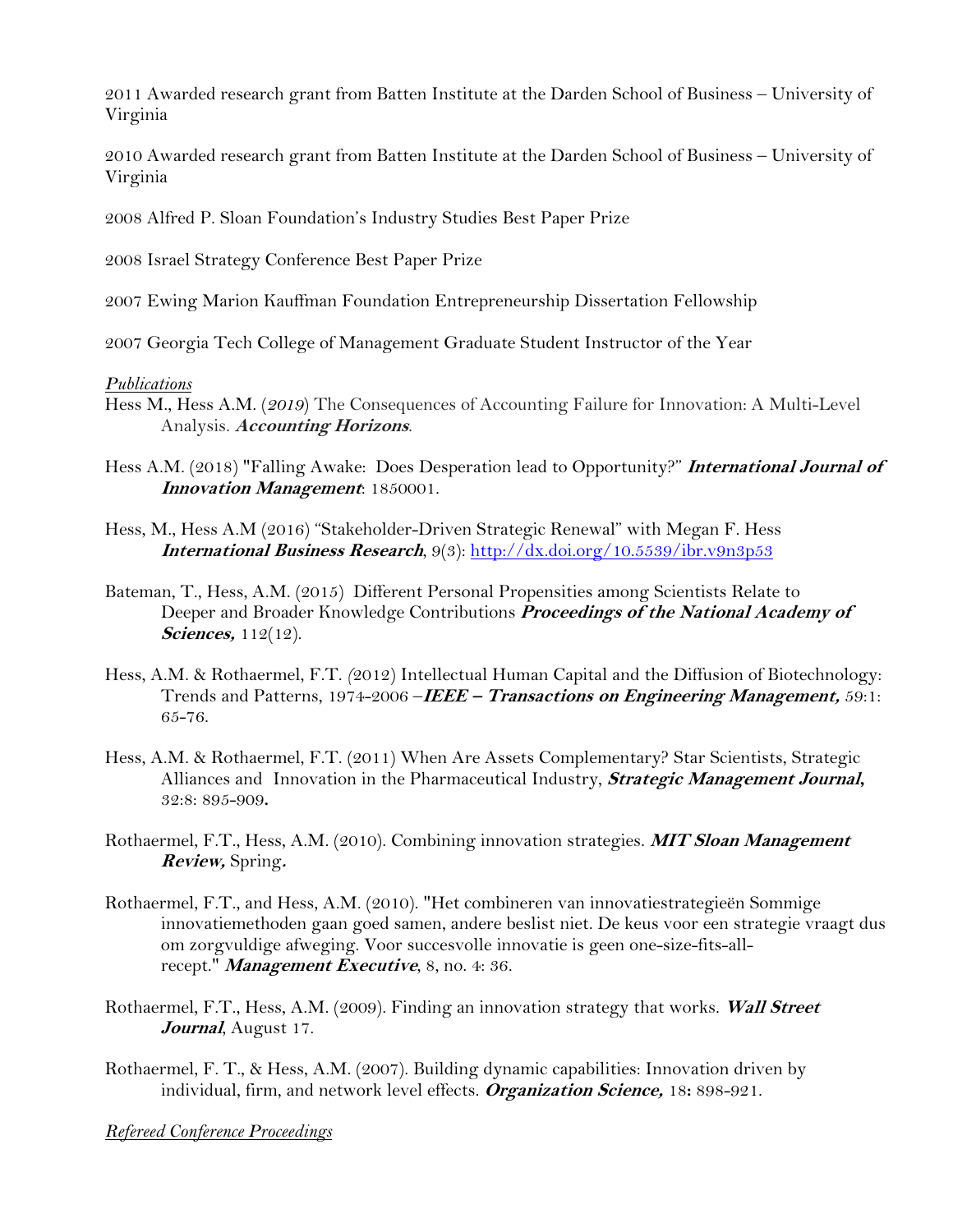- 2013 Paper accepted for publication in the **Academy of Management Proceedings** : "Distinguishing Broad and Deep Productivity: Individual Differences in Working Between and Within Knowledge Domains"
- 2008 Paper accepted for publication in the **Academy of Management Proceedings:** "Building dynamic capabilities: Innovation driven by individual, firm, and network level effects."

# *Working Papers*

- Hess, A.M,. Real Options or Fallen Angels: Analyzing the Complexities of Learning from Project Terminations – submitted
- Hess, A.M., McCann, E. What happens in Vegas: Unpacking the antecedents to NFL head coach terminations – submitted

# *Conference Attendance and Presentations*

"Active Learning Approaches in Strategy"

- Academy of Management Conference 2019 Boston, MA
- "The Language of Conscious Capitalism"
	- Bucknell University Digital Humanities Conference 2018
- "Social Entrepreneurship and the Liberal Arts"
	- Middlebury College, Annual Symposium at the Center for Social Entrepreneurship, VT (June 2016)

"Breadth and Depth in Knowledge"

- Academy of Management Conference, Orlando, FL (August 2013)
- "Does Desperation Lead to Opportunity"
	- Sumantra Ghoshal Conference London Business School (May 2011)
	- Wharton Technology Conference University of Pennsylvania (March 2009)
	- Atlanta Competitive Advantage Conference, Emory University (May 2009)
	- Academy of Management Conference, Chicago, IL (August 2009)

"Ambidexterity and Innovative Performance"

- Strategic Management Society Conference, Cologne, Germany (October 2008)
- Academy of Management Conference, Chicago, IL (August 2009)
- "Falling Awake: Understanding the complexities of learning from failure"
	- Strategic Management Society Conference Common Ground Session, San Diego, CA (October 2007)
- Academy of Management Conference Symposium, Philadelphia, PA (August 2007) **"**Understanding the Role of the Individual in Building Firm Dynamic Capabilities"
	- University of Wisconsin Madison
		- o Seminar Series: Initiative for Studies in Technology Entrepreneurship (April 2007)
- "Future Directions of Innovation Research"
- Member of Plenary Panel Organization Winter Conference (February 2007)
- "Building Dynamic Capabilities: Innovation Driven by Individual, Firm, and Network Level Effects"
	- Conference on Creating and Managing the Biotechnology Venture, Rensselaer Polytechnic Institute (October 2006)
	- Strategic Management Society Conference, Vienna, Austria (October 2006)
	- Academy of Management Conference, Atlanta, GA (August 2006)
		- o Best Paper Proceedings: Academy of Management Conference
	- Atlanta Competitive Advantage Conference, Emory University (June 2005)
	- Harvard Business School Corporate Entrepreneurship Conference, Harvard Business School, (Dec. 2005)